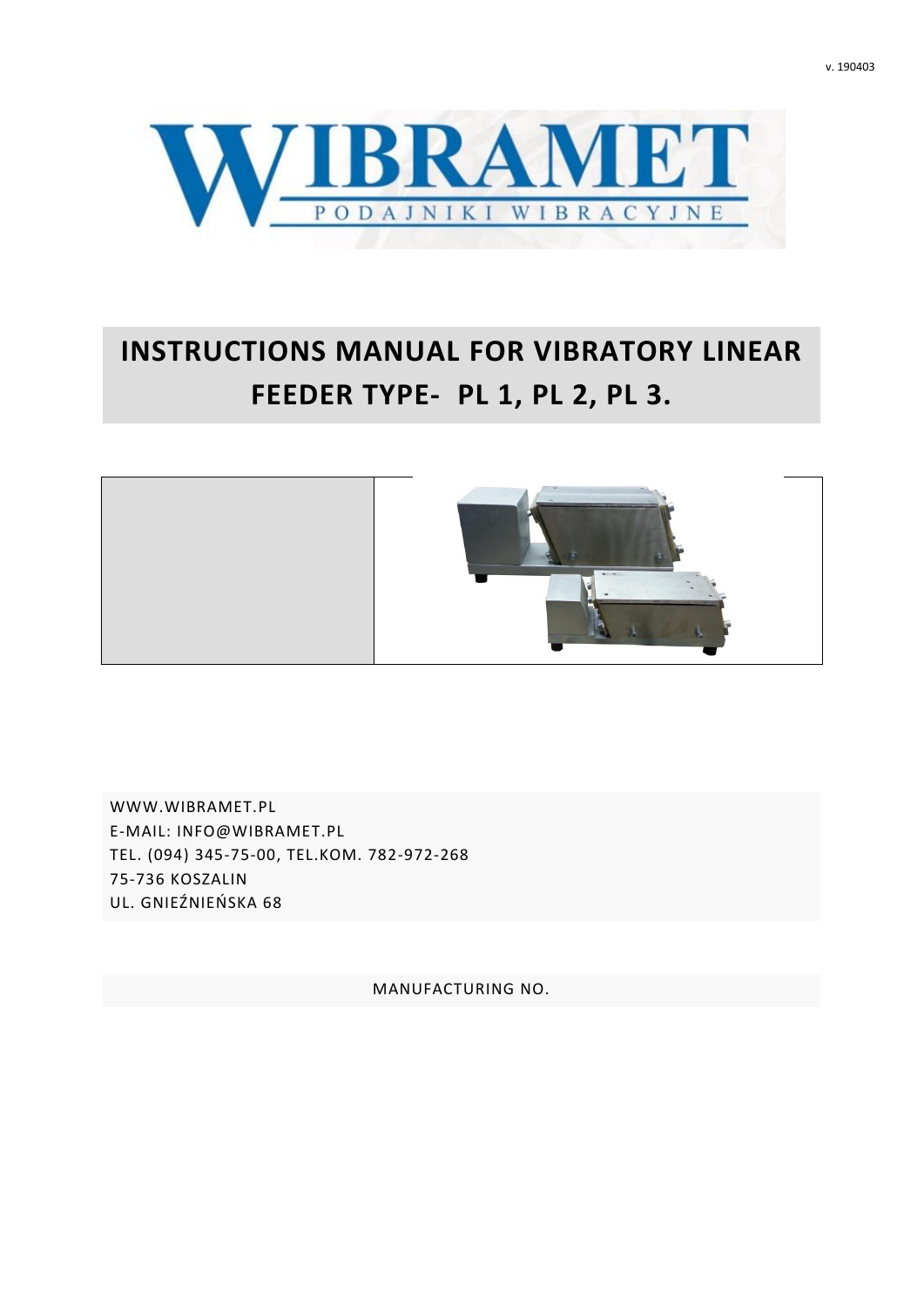

# **1. INTENDED USE**

Vibratory linear feeder is intended for lengthen feeding line of orientated, in bowl feeders, components. Field of use: automatic assembly, packing, controlling, machining stations, transport of loose materials.

The vibratory feeder is an integral part of the stands.

The device operates in normal ambient conditions within temperature range from +5 to  $+35^{\circ}$ C.

### **2. WARNINGS**

**2.1** Do not connect the feeder to the power supply network without proper supplying controller provided for this purpose.

**2.2** Do not pour any liquid on the feeder during its cleaning.

**2.3** Any maintenance and repair operations should be done only if the power supply plug is taken out from the power supply network socket.

**2.4** Do not operate the feeder before it is set on rubber shock absorbers (6) located in the base.

**2.5** Do not used feeders in any explosive atmosphere.

**2.6** Do not use feeder without electromagnet cover (3).

2.7 The electromagnetic field! People with fitted cardiac pacemakers have to keep distance of 0,5 meters from the vibratory feeder.

### **3. DESIGN DESCRIPTION**

Vibratory linear feeder consist of following parts:

Feeder is equipped with set of flat springs (made from steel or plastic) and electromagnet with regulated gap.

Electronic controllers with step-less feed speed control are supplied in various versions depending on individual arrangements made with the customer.

Feeder is equipped in 4 pieces of absorber.

Feeder need to be mount to device by holes into bottom of absorber.

# **4. TECHNICAL DATA**

For standard feeder technical parameters see table no. 1.

Feeder in standard version doesn't have guide rail.

#### **5. MOUNTING OF GUIDE RAIL**

To mount guide rail use 4 treaded holes in aluminium support plate (2).

Structure of rail should be light and stiff.

Mass of rail shouldn't exceed the maximum – see table 1.

Recommended dimensions of rail behind and in front of aluminium support plate (2) are marked in drawing.

It is good to lean the feeder by angle 3 to 4˚ to outlet.

### **6. FEEDER STARTING**

Feeder is supplied with controller.

To start feeder please insert controller plug into electrical socket 230V/50Hz.

Press the start button and set transmission performance by knob.

**WIBRAMET Piotr Sokołowski Ul. Gnieźnieńska 68 75-736 Koszalin NIP: 669-236-08-63**

**[www.wibramet.pl](http://www.wibramet.pl/) tel. 94 345 75 00 tel. 782 972 268 e-mail: info@wibramet.pl PAGE 2**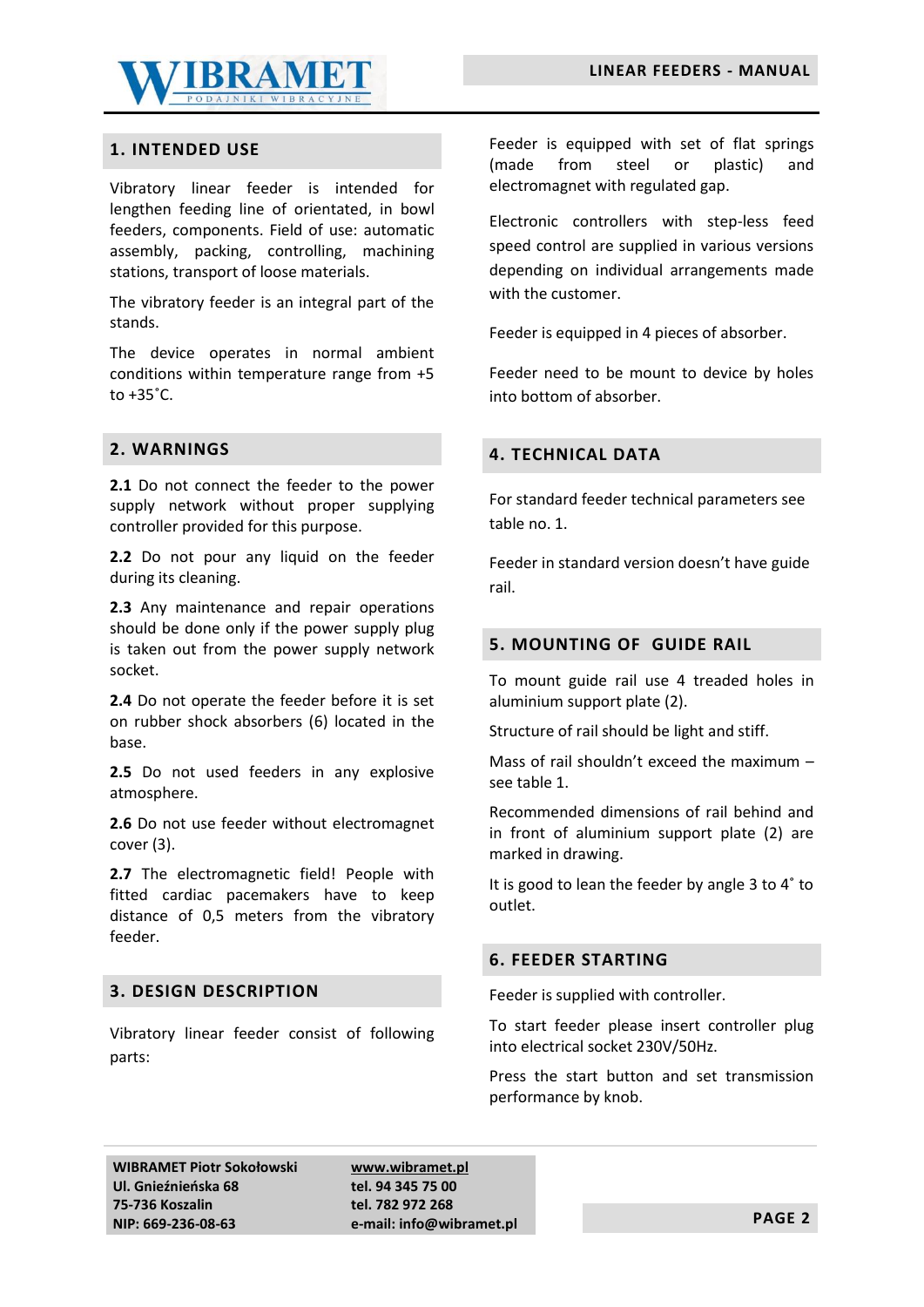

# **7. CONTROLLERS**

Supply the feeders only from controllers intended for cooperation with vibratory feeders.

Preferred controllers are delivered with the feeder.

The controllers delivered may possess extensive functional options described in the manufacturer's instructions.

The frequency of supply vibrating feeder must be adjust to frequency of mechanical vibrations for each feeder type (see tab.1).

# **8. MAINTANCE**

Linear feeder hasn't got any lubrication points and doesn't' t require any special maintaining operations during exploitation.

In the event of occurrence of noise exceeding 70dB (without any elements in the guide rail) or reduction of speed, please check:

- Size of "S" electromagnet operating gap (for recommended gap to be applied in given feeder type – see Table 1 Technical Data).
- Flat springs (5) fixing.
- Flat springs  $(5)$  condition replace any broken spring.
- Guide rail fixing.
- Electromagnet cover fixing.
- Is feeder blocked by direct touch with any other device.

# **9. STORAGE AND TRANSPORT**

Transport the feeder on board any covered means of transport.

Linear feeder please transport packed in box.

**WIBRAMET Piotr Sokołowski Ul. Gnieźnieńska 68 75-736 Koszalin NIP: 669-236-08-63**

**[www.wibramet.pl](http://www.wibramet.pl/) tel. 94 345 75 00 tel. 782 972 268 e-mail: info@wibramet.pl PAGE 3**

Keep the feeders in closed rooms to protected them against influence of weather conditions.

Ambient temperature: +5 to +35°C.

# **10. LIST OF DRAWINGS AND DOCUMENTS ATTACHED**

- **Drawing 1** feeder type PL 1.
- **Drawing 2** feeder type PL 2.
- **Drawing 3** feeder type PL 3.
- **Table 1** standard technical parameters.
- **Table 2** list of important parts.
- Wiring diagram.
- EC Declaration of Conformity.

# **11. SERVICE PROVIDED BY**

#### **"WIBRAMET Piotr Sokołowski** "

75-736 Koszalin st. Gnieźnieńska 68. POLAND Tel./fax. (094) 345- 75- 00 www.wibramet.pl e-mail:info@wibramet.pl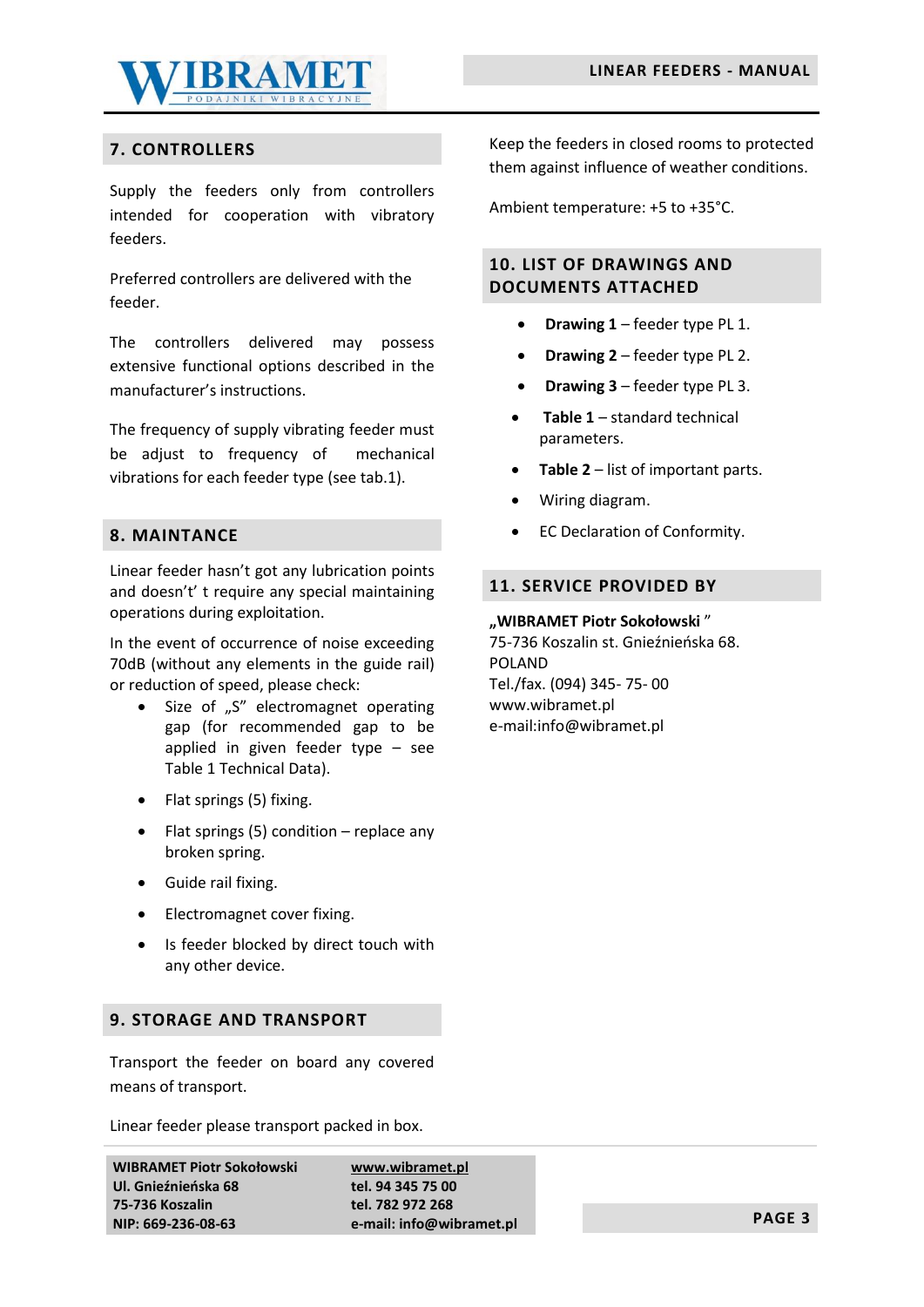

# **TAB.1.** STANDARD TECHNICAL PARAMETERS.

| <b>Characteristics</b>           | Unit      | <b>PL1</b>     | PL <sub>2</sub> | PL <sub>3</sub> |
|----------------------------------|-----------|----------------|-----------------|-----------------|
| Mass (without guide rail)        | kg        | $\overline{2}$ | 5               | 22              |
| Quantity                         | m/min     | $0 - 3$        | $0 - 6$         | $0 - 6$         |
| <b>Guide rail length</b>         | mm        | 140-200        | $250 - 500$     | $350 - 800$     |
| Optimum guide rail mass          | kg        | $0,2 - 0,7$    | $1,0 - 2,0$     | $2,0 - 8,0$     |
| <b>Power supply</b>              | V/Hz      | 230/50         | 230/50          | 230/50          |
| Absorbers (46°Sh)                | mm        | $\emptyset$ 15 | $\emptyset$ 15  | $\varphi$ 30    |
| <b>Flat springs</b>              | $\neq$ mm | 1,5            | 1,5             | 3               |
| <b>Mounting to table</b>         |           | $4 \times M4$  | $4 \times M4$   | $4 \times M8$   |
| Mounting of guide rail or hopper |           | 4szt. M5       | 4szt. M5        | 4szt. M8        |
| <b>Operating gap S</b>           | mm        | 0,3            | 0,7             | 0,8             |
| Bolts to regulate operating gap  |           | 2 pcs M4       | 2 pcs M5        | 2 pcs M8        |
| Power max.                       | <b>VA</b> | 12             | 25              | 90              |
| <b>Vibrating frequency</b>       | 1/min     | 6000           | 6000            | 3000            |

# **TAB.2.** IMPORTANT PARTS LIST.

| Drawing pos. | <b>Name</b>      | Qty. |
|--------------|------------------|------|
| 1.           | Lower support    |      |
| 2.           | Upper support    |      |
| 3.           | Cover            | 2    |
| 4.           | Electromagnet    |      |
| 4.1          | Core             |      |
| 4.2          | Dowel            |      |
| 5.           | Flat spring      | 6    |
| 6.           | Absorber         | 4    |
| 7.           | Bolt to regulate |      |
| 8.           | Weight           |      |

**[www.wibramet.pl](http://www.wibramet.pl/) tel. 94 345 75 00 tel. 782 972 268 e-mail: info@wibramet.pl PAGE 4**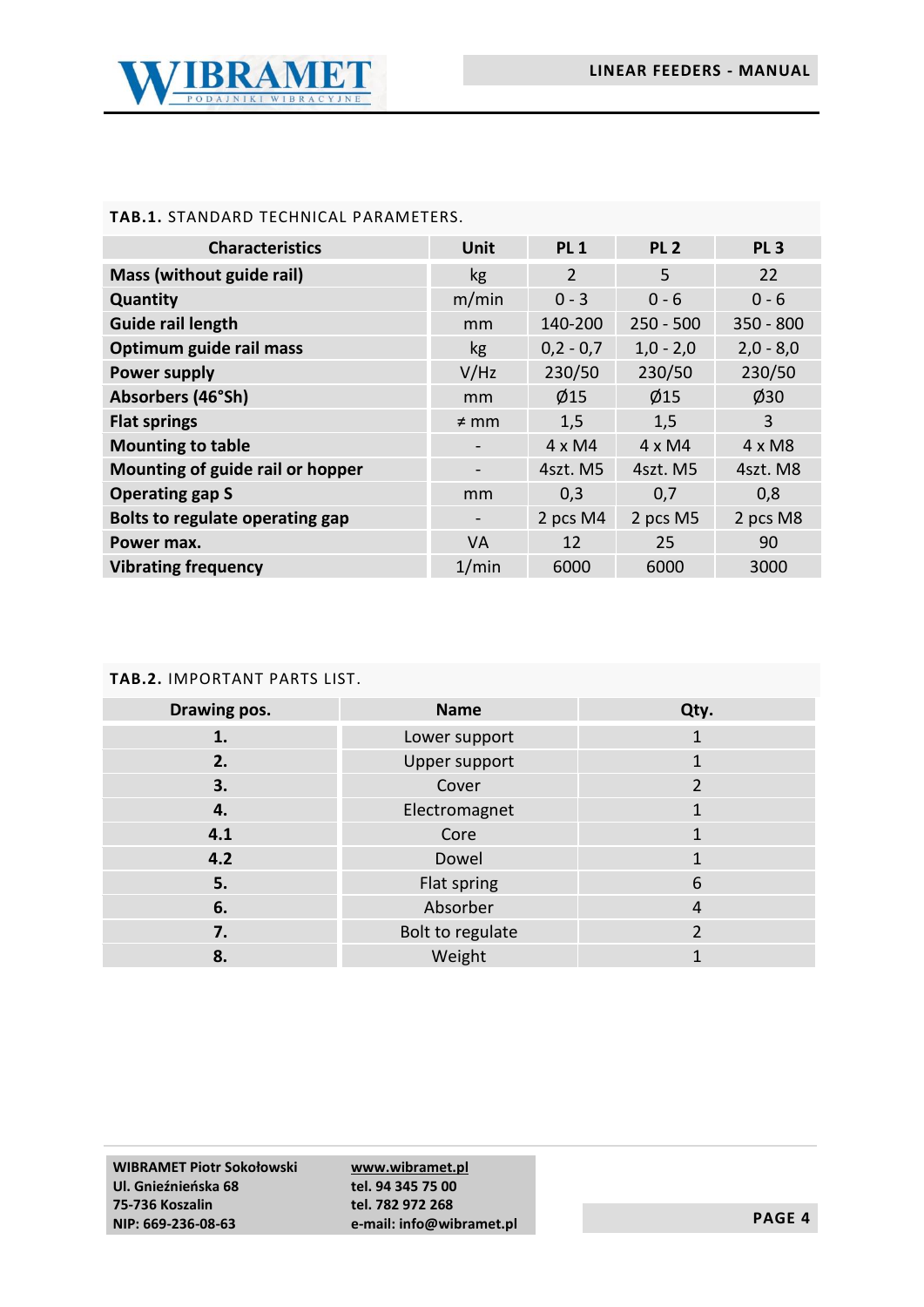



**WIBRAMET Piotr Sokołowski Ul. Gnieźnieńska 68 75-736 Koszalin NIP: 669-236-08-63**

**[www.wibramet.pl](http://www.wibramet.pl/) tel. 94 345 75 00 tel. 782 972 268 e-mail: info@wibramet.pl PAGE 5**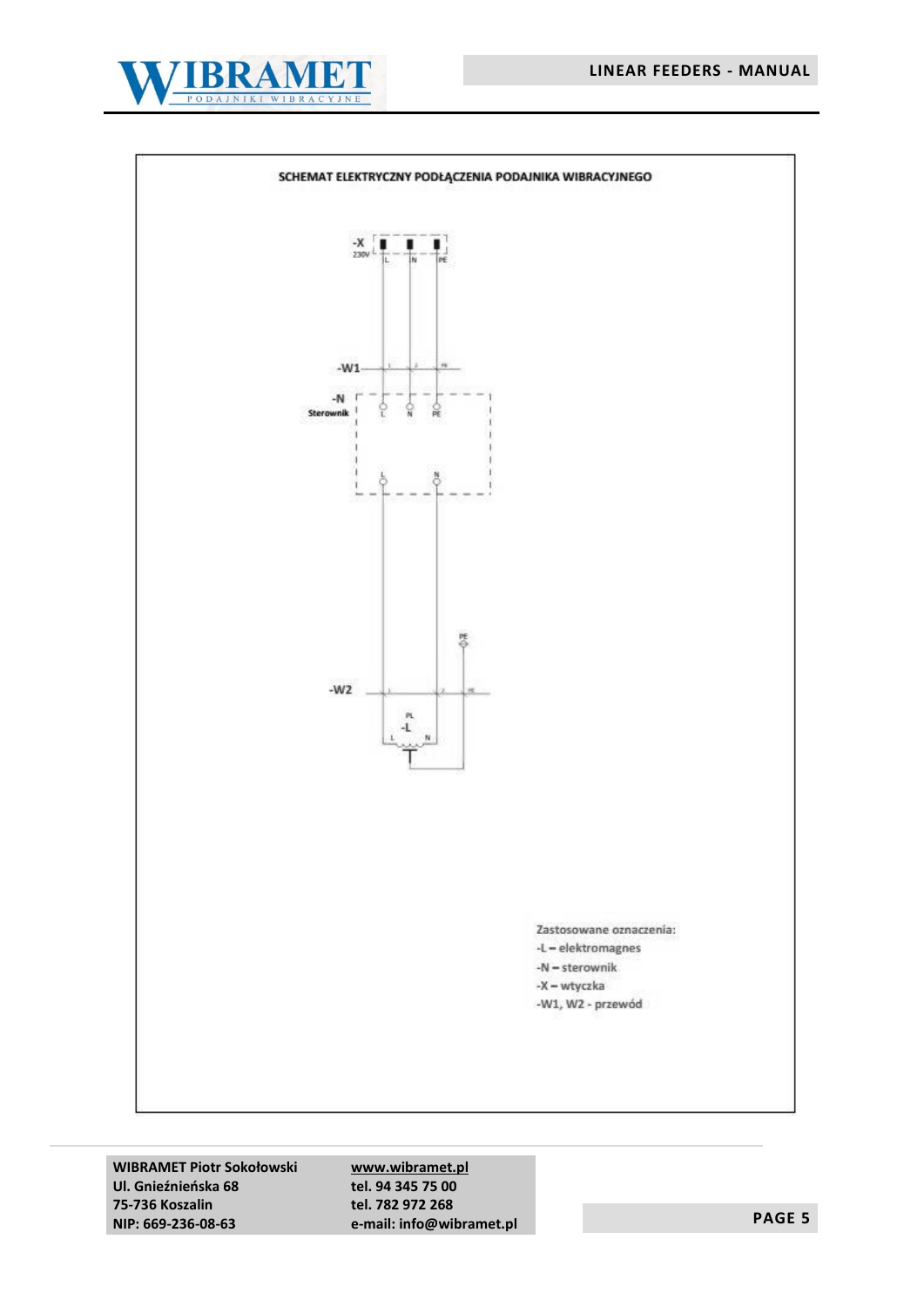

**DRAWING 1.** LINEAR FEEDER TYPE PL 1.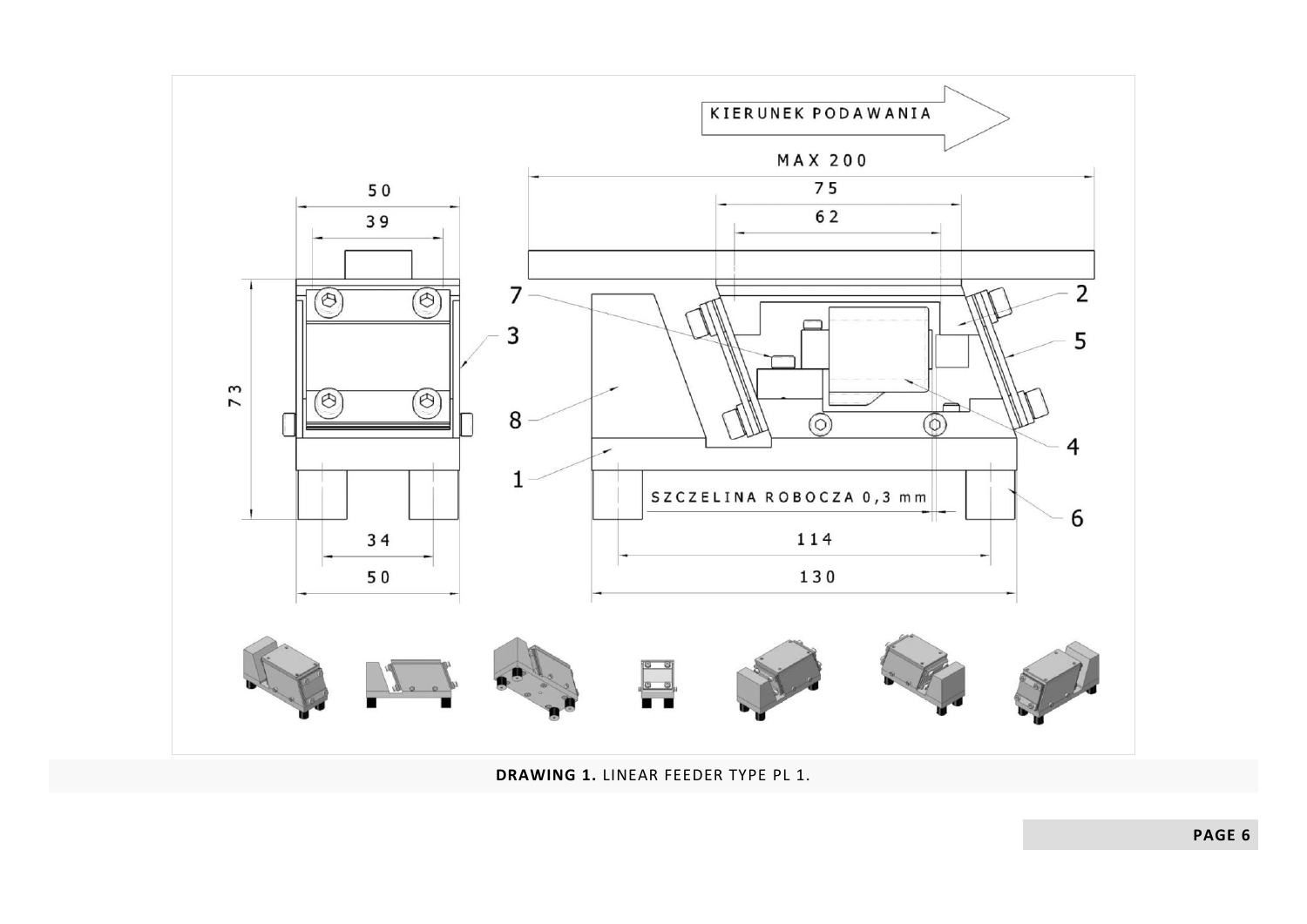

**DRAWING 2.** LINEAR FEEDER TYPE PL 2.